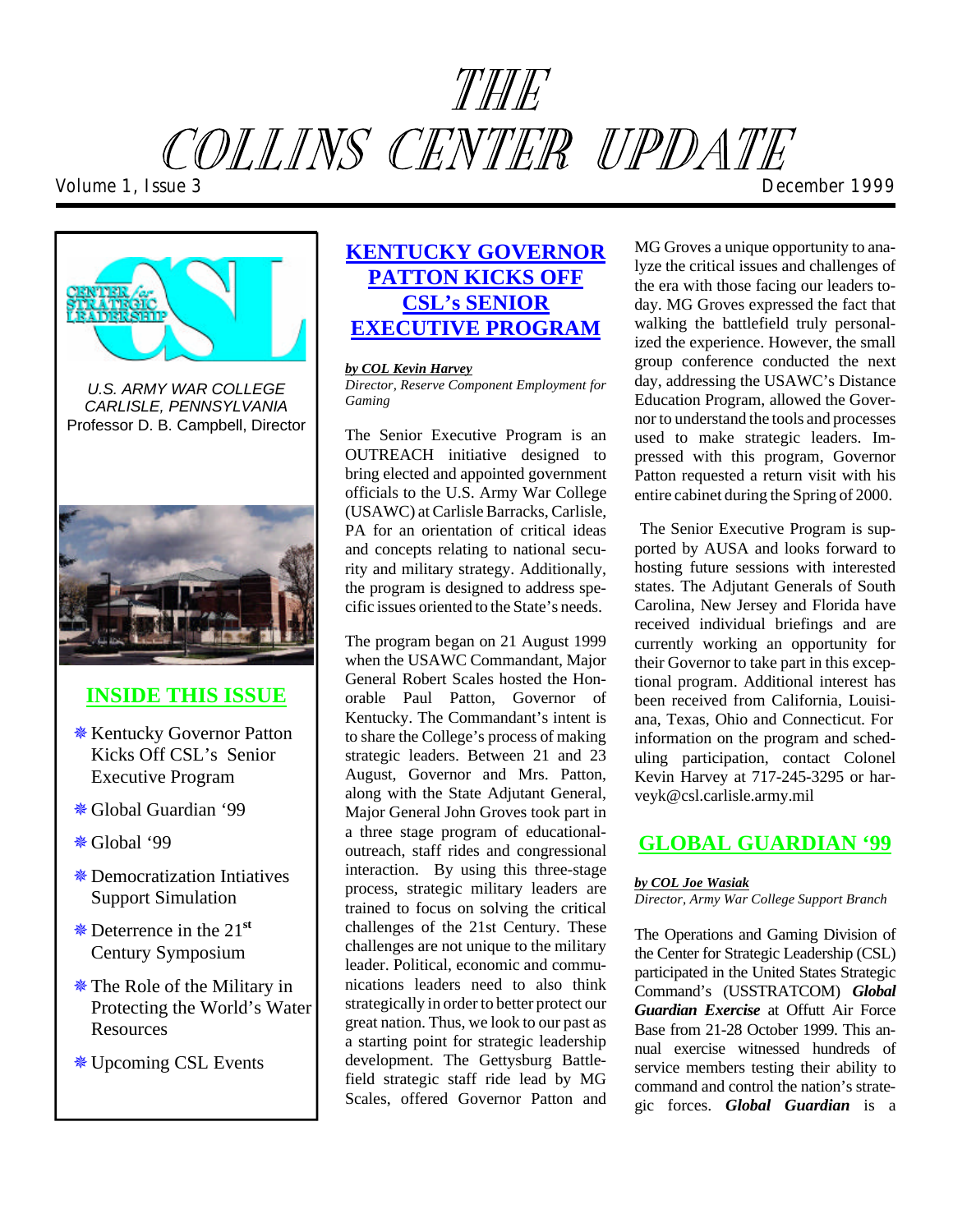command- wide command post and field training exercise which tests and validates nuclear command and control, and execution procedures. It is based on a fictitious scenario designed to exercise the ability of USSTRATCOM and its component forces to effectively deter a military attack against the United States, and employ forces as directed by the National Command Authority.

All elements of our nations's strategic systems were exercised. Personnel from Strategic Command's service components and operational task forces participated in the exercise. Other commands that participated included the Air Force Space Command, Air Combat Command, U.S. Atlantic Fleet, and U.S. Pacific Fleet. The CSL team provided NCA role-playing support for the exercise. Other details of the exercise, including the scenario, are classified. For information on this exercise, please con tact Colonel Joe Wasiak at 717-245-4464 or wasiakj@csl.carlisle. army.mil

#### **GLOBAL '99**

#### *by Prof James Kievit*

*Strategic Intelligence and Leadership* 

Once again this year, as it has for several years past, USAWC served as Executive Agent for the Department of the Army Staff's participation in the Navy's annual *Global Wargame.* Conducted from 12-22 September at the Naval War Colle ge's recently constructed McCarty-Little Hall in Newport, Rhode Island, *Global* '99 was a consortium of classified games examining various aspects of major theater war, command and control, technological innovation, and the proliferation of weapons of mass destruction in a 21st century geo-political environment.Although sponsored and hosted by the Navy, the game was distinctly joint in concept and execution.

Dr. Kent Butts, CSL, headed the USAWC effort. He worked closely with LTC John Bonsell (DAMO-SSP) to put together a cohesive and effective Army "player" team from multiple Army commands and organizations. In addition to Dr. Butts, USAWC players included COL Don Kirk, COL Joe Wasiak, COL Clyde Page, LTC John Andreasen, and Professor James Kievit from the CSL's Operations and Gaming Division (CSL-OGD), and Professor Bob Coon from the Department of Military Strategy, Planning and Operations. These individuals filled key positions throughout the game's creative 21st Century command and control architecture -from umpires through Joint Task Force staff, and Joint Staff members to the NCA leadership. Meanwhile, SFC Benge (CSL-OGD) ensured that every administrative detail was handled smoothly and efficiently.

Although specific "lessons-learned" must await further in-depth analysis, initial findings would indicate that in addition to issues related directly to the experimental command and control structure and the "effects based" planning process, the game illuminated potentially significant insights regarding "limited" wars, rules of engagement, theater air and missile defenses, asymmetric strategies, WMD defense and consequence management, combined and coalition operations, and the importance of land power as a contributor to the joint military team. For additional information on this exercise please contact Professor Jim Kievit at 717-245-4521 or kievitj@csl.carlisle.army.mil

## **Democratization Initiatives Support Simulation**

*by Prof B. F. Griffard Strategic Logistician* 

As an integral part of its mission, the USAWC conducts "strategic outreach" programs with other U.S. organizations and agencies, as well as with other nations' armed forces. An example of one such "outreach program" CSL's Democratization Initiatives Support Simulation (DISS). The DISS is executed as a collaboration between the USAWC and the senior level defense college of another nation (Figure 1).

As transitional democracies wrestle with

**DISS Applications** 

#### • **PARAGUAY**  • *CONAGUE 2001* (Nov 96), **2002** (Oct 97), **& 2004**  (Nov 98): **The U. S. Army War College (USAWC)**  and Colegio Nacional De Guerra De Paraguay (CONAGUE) in Asunción, Paraguay • **HONDURAS**  • CDN 2003 (Sep 98): USAWC and Colegio de De**fensa Nacional de Honduras (CDN)** in Tegucigalpa. Honduras. • *FEN 2005* (Sep 99): USCINCSOUTH-national military strategy development initiative, co-sponsored by the Honduran Minister of Defense, employing The **Center For Strategic Leadership (CSL)**, in collabo-

ration with the **National Defense College of** Honduras (CDN), in Tegucigalpa, Honduras.

Figure 1.

the proper roles for their political, economic, social, and military sectors they need simple but workable processes to follow. Utilizing a "desktop" politicalmilitary simulation that mimics the U.S. National Security Strategy development process, DISS participants experience the development of a national strategy for five years into the future.

During the latest DISS application Professor B.F. Griffard, CSL, in collaboration with the National Defense College of Honduras (CDN), developed and executed the FORO DE ESTRATEGIA NACIONAL 2005 *Hondu ras en el Siglo XXI (FEN 2005)*  {Na tional Strategy Forum 2005 *Hon duras in the XXIst Century*}. Co-sponsored by the Honduran Minister of Defense and USSOUTHCOM, *FEN 2000* was conducted 20-24 September, 1999 in Tegucigalpa, Honduras. Using a CSLdeveloped scenario as the vehicle, participants produced an outline Honduran National Strategy for 2005. This strategy was presented to a mixed panel of military and civilian government offi-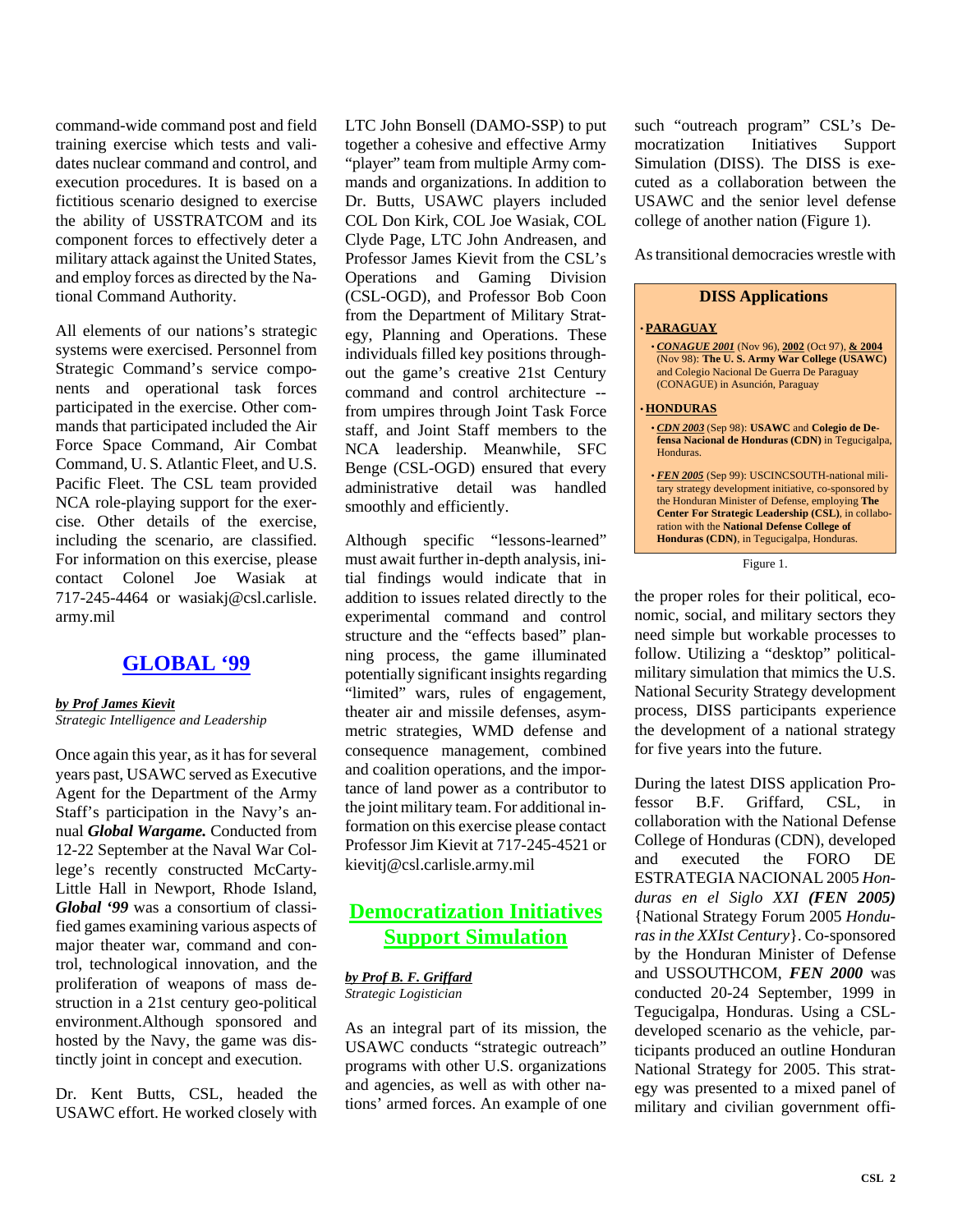cials that included the Vice-President of Honduras, the Vice-President of the Honduran Congress, the Chairman of the Honduran Joint Staff, Chiefs of the Honduran Army, Navy, and Air Force, and the USSOUTHCOM J5. *FEN 2005*  was the successful first step in US-SOUTHCOM's program to assist the Honduran government in the development of a national strategy planning system. The endstate is a Honduran National Military Strategy supportive of civilian control and professionalization of the Armed Forces. For additional information on the program, contact Professor Griffard at 717-245-3235 or grif fardb@ csl.carlisle.army.mil

## **Deterrence in the 21st Century Symposium**

#### *by Mr. Larry Blotzer*

*Research Analyst/Political-Military Affairs* 

The Center for Strategic Leadership conducted a Symposium on "Deter*rence in the 21st Century"* at Carlisle, Pennsylvania, on December 8 and 9, 1999. The symposium objectives were: 1) analyze the role of deterrence in U.S. for eign policy with focus on rogue states and terrorist organizations, and 2) explore new ideas for enhancing U.S. deterrence policy that will meet the national security threats of the 21st Century. The symposium brought together senior policymakers, defense officials, and academicians from the United States, Europe, Middle East, and Latin America. Participants included ADM Richard Mies, CINC USSTRATCOM, Gen (USAF-R) Michael Carns, USAF Retired, Gen (USA-R) William Hartzog, Ambassador Edwin Corr, Ambassador Robert Joseph, Professor Colin Gray, Professor George Quester, and Mr. Frank Miller.

The symposium highlighted, inter alia: complexity of deterring non-state actors; need to maintain an effective nuclear arsenal to deal with deeply-buried and

hardened underground targets; destabilizing effects of rapid arms reductions; propensity of reducing to small numbers of nuclear weapons to encourage proliferation; and the necessity of a well thought out strategy to underpin any deterrence policy. Those who desire more information may contact Mr. Larry Blotzer at 717-245-3442 of blotzerl@ csl.carlisle.army.mil

An anthology of the symposium proceedings will be published this spring. Plans are also underway to conduct a follow-on symposium later this year.

## **The Role of the Military in Protecting the World's Water Resources**

#### *by Dr. Kent Butts*

*Strategic Politics/Military Affairs* 

Mr. Gary Vest, Acting Deputy Under Secretary of Defense (Environmental Security) and Mr. Umit Unluata, Head,



Ocean Sciences Section, Intergovernmental Oceanographic Commission (IOC), United Nations Educational, Scientific and Cultural Organization (UNESCO), convened the first in a series of workshops to address the role of the military in reducing its environmental impact on the continental shelf and large bodies of water.

"The Role of the Military in Protecting the World's Water Resources" was held at the Collins Center November 3 - 5, 1999. Besides representatives from the U.S. Department of Defense and UNESCO, participants included the U.S. Departments of State and Energy, the National Oceanic Atmospheric Administration (NOAA), the U.S. Navy, the Army Staff, U.S. Pacific Command, USMC Base Hawaii, Global Coastal Strategies (Australia), Scripps Institution of Oceanography (University of California, San Diego), and the University of Washington.

The conference was representative of the Defense Department's continuing strong interest and concern for the future well being of the earth's waters. Large bodies of surface water represent a significant global resource whose importance is growing as states increasingly depend on their resources for their continued growth and stability. The military, in general, can play a meaningful role in maintaining and improving the quality of the environment by lessening its environmental impact over the course of its peacetime operations.

In addressing sources of pollution affecting environmental quality on the continental shelf and in large bodies of surface water, approximately 80 percent of environmental quality problems derive from terrestrial sources transported through various watersheds. The remainder is attributable to activities such as oil spills or wastewater discharges. The range of military peacetime activities that need to be considered include shore-based and up-stream operations and facilities, as well as waterborne operations.

Initial work on the topic was envisioned in two phases. Phase I considered the current state of the art in environmental assessment and risk management, and ways in which peacetime military operations and activities might contribute to ongoing assessments of environmental quality and the management of risk. These could include regular training exercises or other peacetime activities that might offer an opportunity for sampling or monitoring environmental quality.